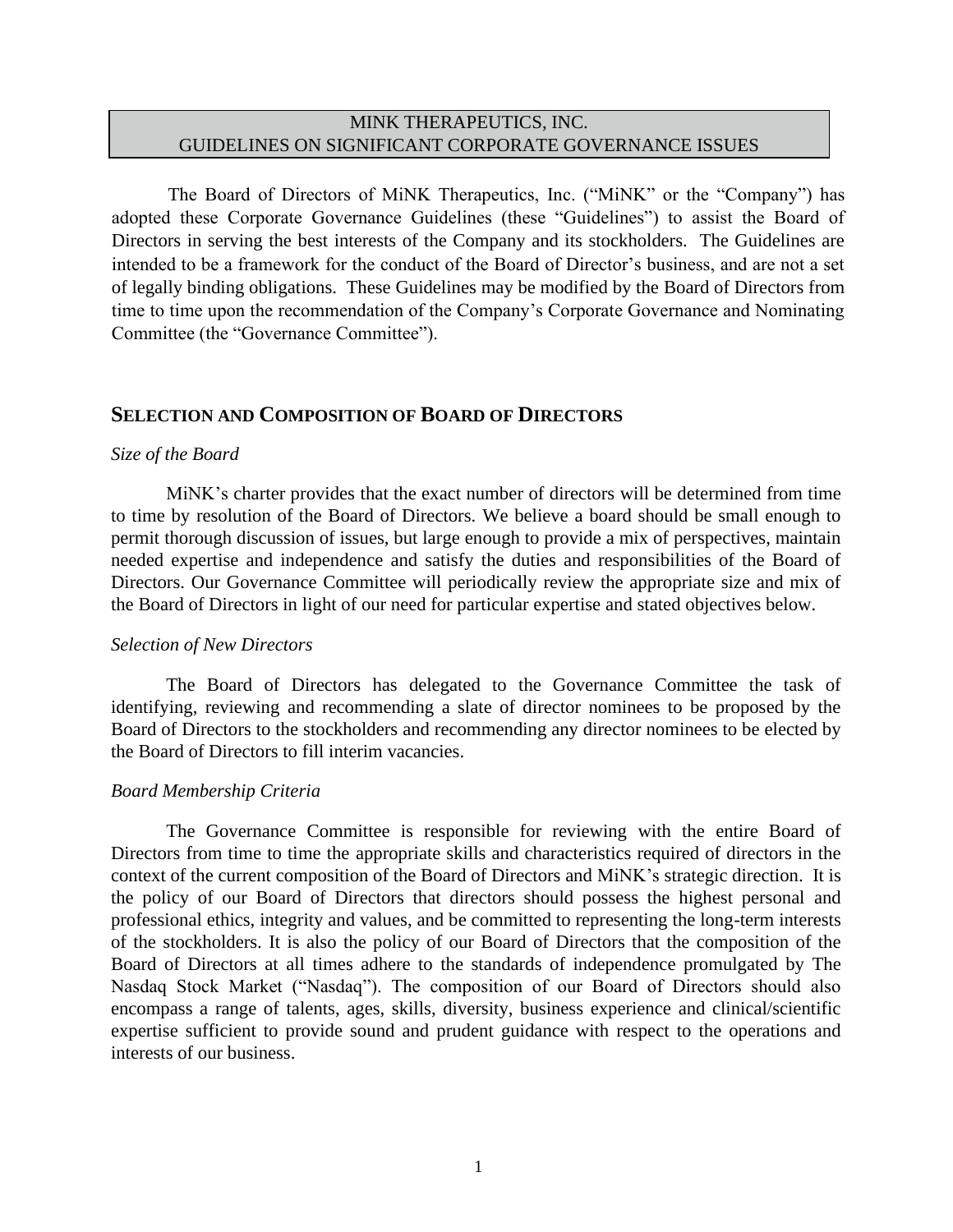We also require that each of our directors be able to dedicate the time and resources sufficient to ensure the diligent performance of his or her duties on our behalf, including attending all board and applicable committee meetings. In this respect, absent unusual circumstances, we believe that a director who is a currently serving chief executive officer or with a full-time job should not serve on more than two other public company boards of directors.

# *Director Independence*

At least a majority of the members of our Board of Directors shall meet the independence standards of Nasdaq Listing Rule 5605(a)(2) (or any successor provision thereto) (subject to the exemptions provided in Nasdaq Listing Rules 5615(b) and Section 5615(c)). The Governance Committee is responsible for assessing compliance with this policy on an annual basis. In addition, the independent members of the Audit and Finance Committee may not receive, directly or indirectly, any fees from MiNK or any of its subsidiaries other than those described below under "*Board Compensation Policy and Stock Ownership"* and may not be affiliated persons (as defined in Rule 10A-3 under the Securities Exchange Act of 1934, as amended) of MiNK, subject to any exemptions set forth in Rule 10A-3. At least annually, the Board of Directors will evaluate all relationships between the Company and each director in light of relevant facts and circumstances for the purposes of determining whether a material relationship exists that might signal a potential conflict of interest or otherwise interfere with such director's ability to satisfy his or her responsibilities as an independent director.

## *Lead Director*

If the Chairman of the Board is also an executive officer of the Company, the Board of Directors shall have an independent director act as the "Lead Director." In addition to the duties of all directors, the specific responsibilities of the Lead Director are as follows:

- Act as chair of the Governance Committee;
- Develop the agenda for and preside over all executive sessions of the independent directors;
- Act as principal liaison between the independent directors and the Chief Executive Officer on sensitive issues and raise at any meeting of the Board of Directors items that are not appropriately or best put forward by the Chief Executive Officer; and
- Communicate to the Chief Executive Officer the independent directors' annual evaluation of the Chief Executive Officer.

## *Non-Independent Directors*

The Board of Directors recognizes that individuals who are not independent may make significant contributions as directors and is willing to consider, at the recommendation of the Governance Committee, the nomination of such individuals entertain their nomination for election to the Board of Directors. In addition, the Board of Directors believes that it may be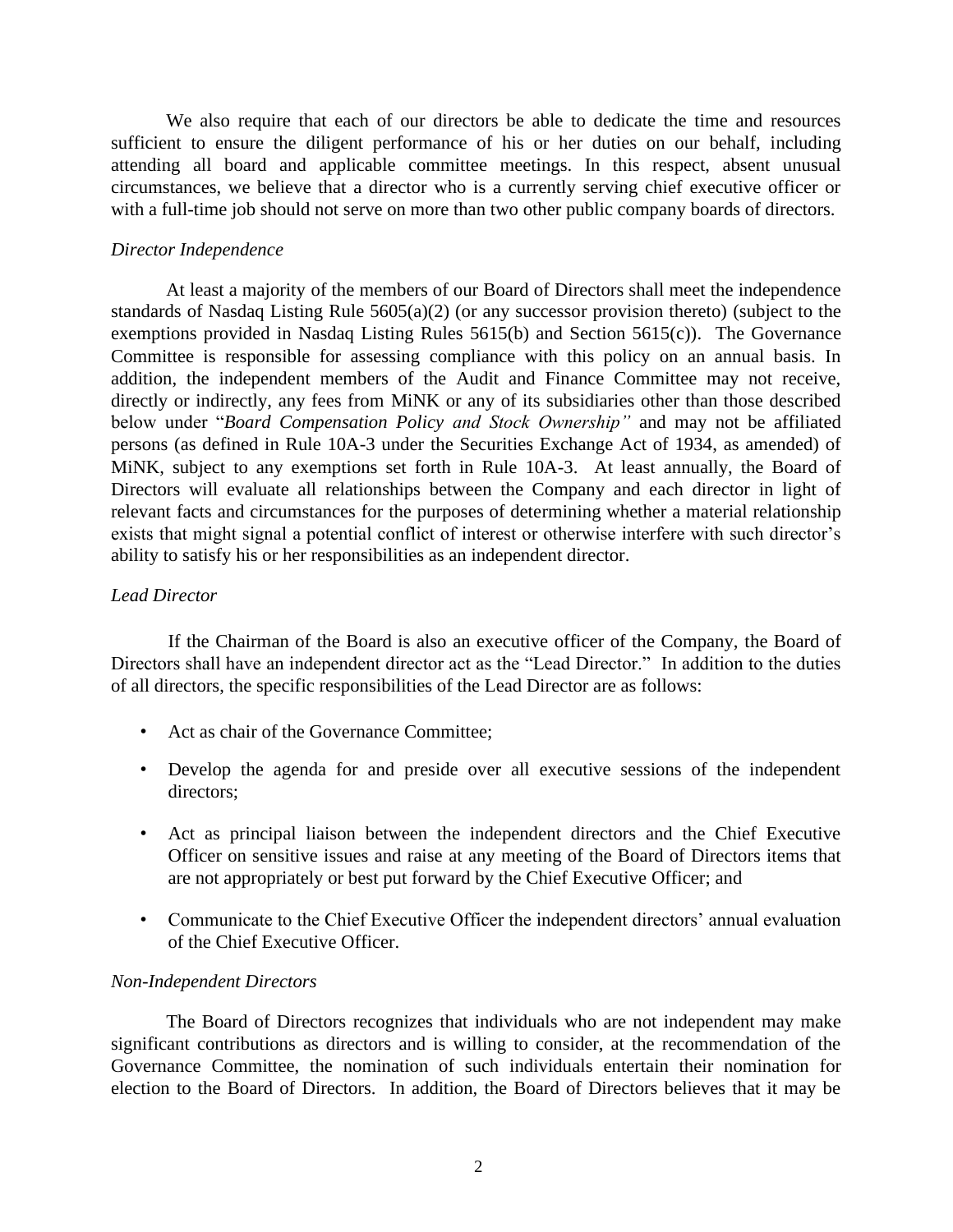beneficial to the discharge of their duties as directors for members of senior management that do not serve on the Board of Directors to nonetheless attend board meetings occasionally.

#### *Selection of Chairman of the Board*

MiNK's bylaws currently provide that the Board of Directors may assign the duties of Chief Executive Officer to the Chairman of the Board. The Board of Directors recognizes that there may be circumstances in the future that would lead it to combine these offices, although it does not believe this is currently in the best interests of the Company and its stockholders.

#### *Directors Who Change Their Present Job Responsibility*

Directors who retire or otherwise change from the principal occupation or background association they held when they were most recently elected to our Board of Directors should notify the Governance Committee of the changed circumstances. The Board of Directors does not believe that directors who retire or otherwise change from the principal occupation or background association they held when they were originally invited to join our Board of Directors should necessarily leave the Board of Directors. There should, however, be an opportunity for the Governance Committee to review the continued appropriateness of that director's membership under the changed circumstances.

The Board of Directors also believes that each director should advise the Governance Committee in advance of accepting an invitation to serve as a member on another board of directors.

Based on its review of the above situations, the Governance Committee will raise any concerns it may have to the Board of Directors for final determination.

In addition, when the Chief Executive Officer resigns or is removed from that position, he or she is encouraged to also tender his or her resignation from the Board of Directors. Whether that individual continues to serve on the Board of Directors is a matter for discussion at that time between the Board of Directors and the former Chief Executive Officer.

## *Director Term and Age Limits*

The Board of Directors does not believe it should establish term or age limits. While such limits could help insure that there are fresh ideas and viewpoints available to the Board of Directors, they hold the disadvantage of losing the contribution of directors who over time have developed increasing insight into MiNK and its operations and therefore provide an increasing contribution to the Board of Directors as a whole.

## **BOARD COMPENSATION AND PERFORMANCE**

#### *Board Compensation Policy and Stock Ownership*

The Compensation Committee shall have the responsibility for recommending to the Board of Directors the compensation and benefits for non-employee directors. The Compensation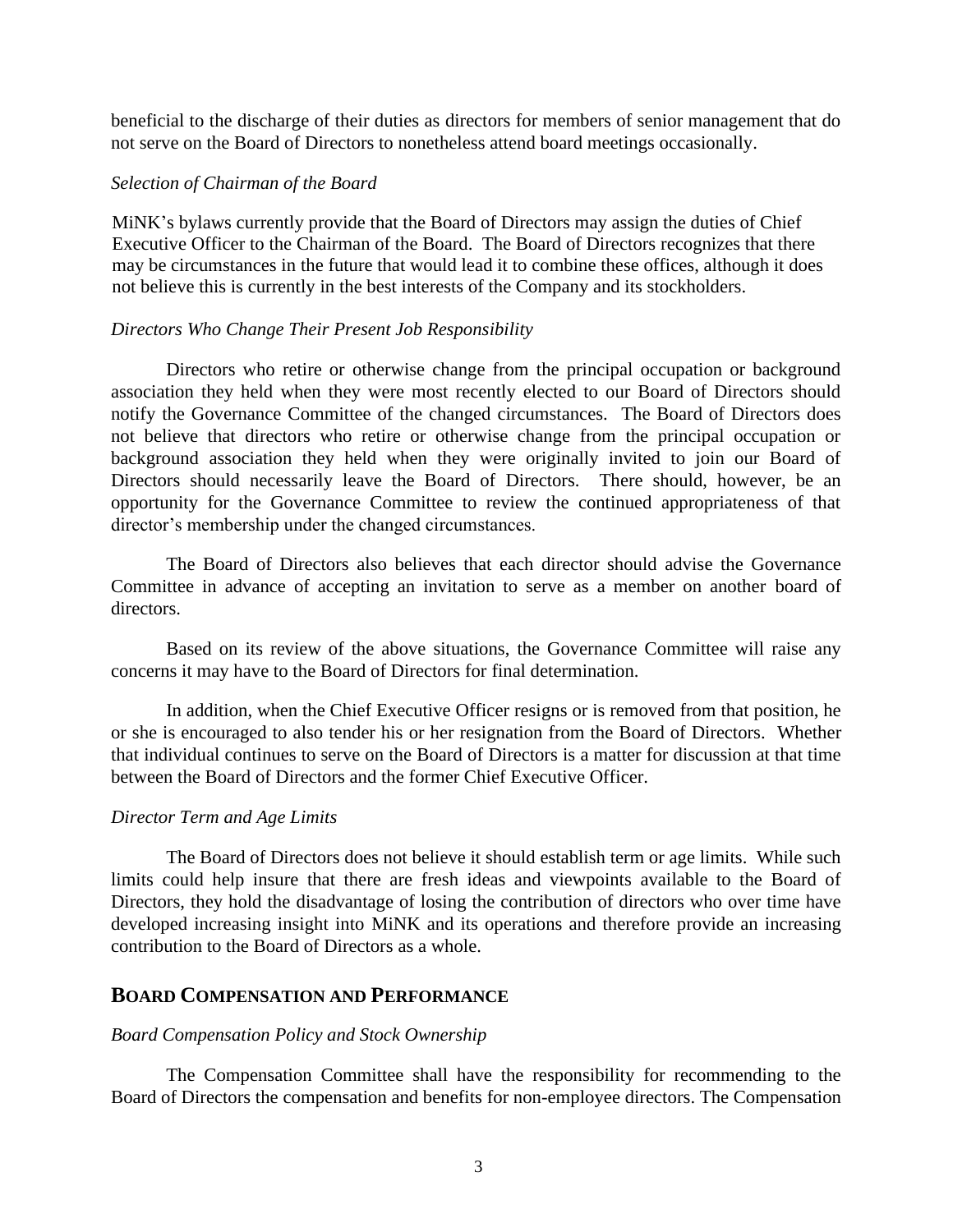Committee shall report from time to time to the entire Board of Directors on the status of director compensation in relation to peer companies in the biopharmaceutical industry. An employee of MiNK serving as a member of the Board of Directors shall not receive additional compensation for his or her service as director.

Any proposed changes in non-employee director compensation should be made at the recommendation of the Compensation Committee, subject to discussion and approval by the full Board of Directors. It is the policy of the Board of Directors that a portion of director compensation should be in the form of stock or stock based instruments in order to align the interests of MiNK's directors with those of its stockholders.

As a matter of policy, the Board of Directors believes that all directors, within a reasonable period of time after becoming directors, should hold an equity interest in MiNK of at least 10,000 shares of common stock. The specific parameters of this requirement are determined from time to time by the full Board of Directors and, in unusual circumstances, the Board of Directors may determine that an exception to this policy is appropriate.

## *Evaluation of Board Performance*

The Board of Directors, with input from the Governance Committee, reviews from time to time its own structure, composition and agenda to consider whether it is functioning well in view of its responsibilities and the ongoing needs of MiNK. Assessment criteria for individual director performance include high standards for attendance at board and committee meetings. The Governance Committee reviews from time to time MiNK's practices and policies with respect to directors, including the size of the Board of Directors, the ratio of employee Directors to non-employee Directors, the meeting frequency of the Board of Directors, the structure of meetings and the functions, duties and composition of the committees, and makes recommendations to the Board of Directors with respect thereto.

## *Attendance at Annual Meeting of Stockholders*

Each director who is nominated for election at an annual meeting of stockholders, or who has a term that continues after such annual meeting, is expected to attend the annual meeting of stockholders, either in person or by remote means. The Board of Directors believes that a director should miss the annual meeting of stockholders only for reasons that would justify absence from a regularly scheduled meeting of the Board of Directors.

## *Interaction with Institutional Investors, Press, Customers, Etc.*

The Board of Directors believes that management speaks for MiNK. Our Chairman of the Board or Lead Director may, from time to time, meet or otherwise communicate with various constituencies that are involved with MiNK, but it is expected that the Chairman of the Board or Lead Director would do this with the knowledge of management and, in most instances, at the request of management.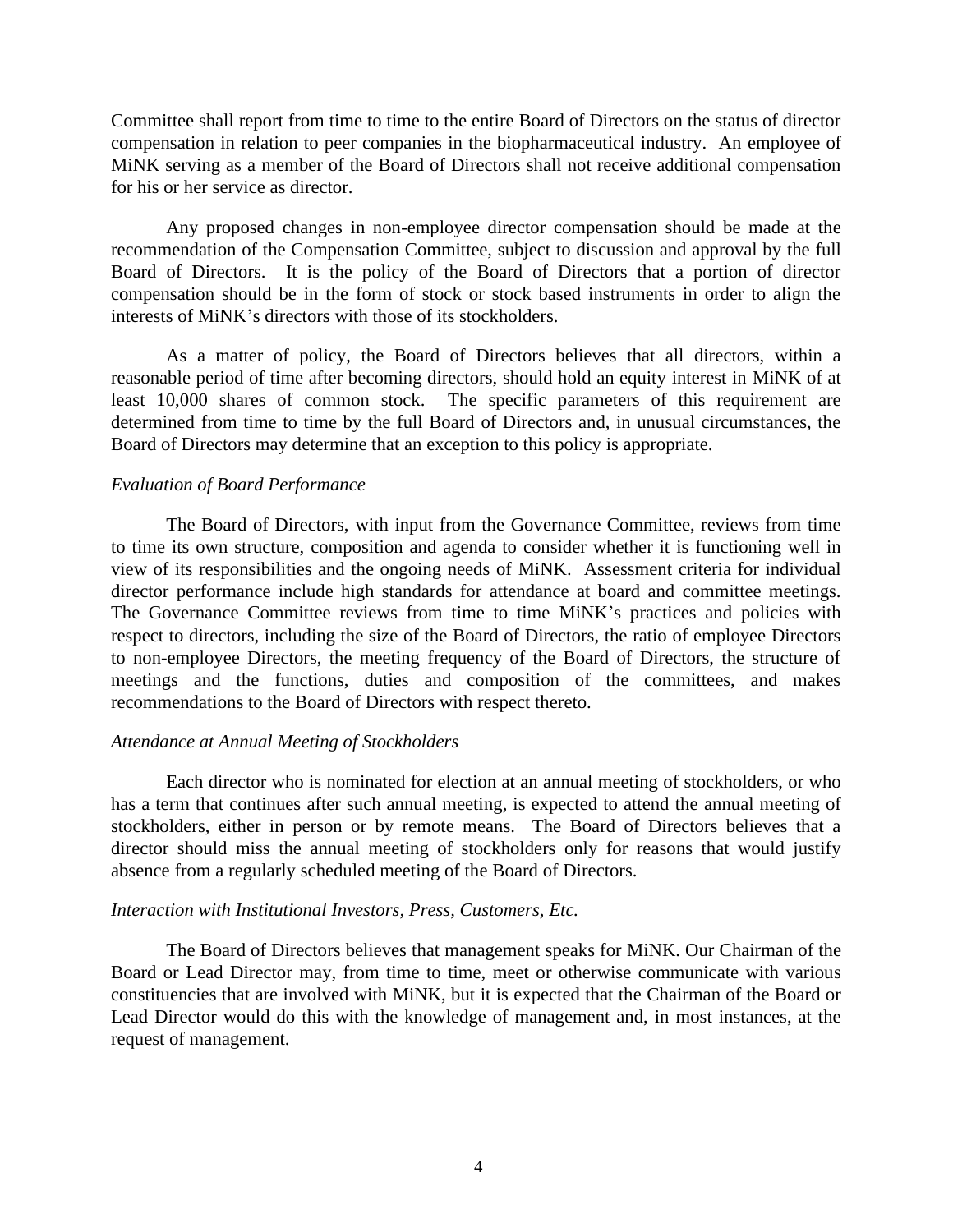## **MEETINGS OF THE BOARD OF DIRECTORS**

#### *Scheduling and Selection of Agenda Items for Board Meetings*

The Chairman of the Board, in consultation with the Lead Director (if any), will determine the frequency and length of Board meetings. The Board of Directors believes that regular meetings at appropriate intervals are generally desirable for the performance of the Board of Director's responsibilities. In addition to regularly scheduled meetings, additional unscheduled meetings may be called upon appropriate notice at any time to address any special needs.

The Chairman of the Board, in consultation with the Lead Director (if any), establishes the agenda for each meeting and distributes it in advance to directors. Each director is free to suggest the inclusion of items on an agenda, to raise at any meeting subjects that are not on the agenda for that meeting or to request the presence of or a report by any member of management. During at least one meeting each year, management of MiNK presents the Board of Directors with the long-term strategic plan for MiNK and the principal issues that it expects to face in the future.

#### *Board Material and Presentations*

Information and data that are important to the understanding of the business and matters to be considered at a meeting are distributed in advance to directors. As a general rule, materials on specific subjects shall be made available to directors sufficiently in advance so directors will be prepared to discuss questions that they may have about the material.

The Board of Directors encourages management to schedule members of management to present at meetings who (1) can provide additional insight into the specific matters being discussed because of personal involvement in these areas or (2) have future potential that management believes should be given exposure to the Board of Directors.

#### *Attendance and Participation in Board Meetings*

Each member of the Board of Directors is expected to make reasonable efforts to attend regularly scheduled meetings of the Board of Directors and to participate in telephone conference meetings or other special meetings of the Board of Directors. If directors are unable to attend at least 75% of those regular or special meetings (together with the meetings of committees on which such director serves), the Company will be required to disclose that fact in its annual proxy statement.

We expect directors to prepare rigorously for, attend and participate in all board and applicable committee meetings. Each director is expected to ensure that other commitments do not materially interfere with his or her service as a director.

#### *Access to Management and Advisors*

Each director is encouraged to keep himself or herself informed of the affairs of MiNK between board meetings through direct contact with members of senior management and outside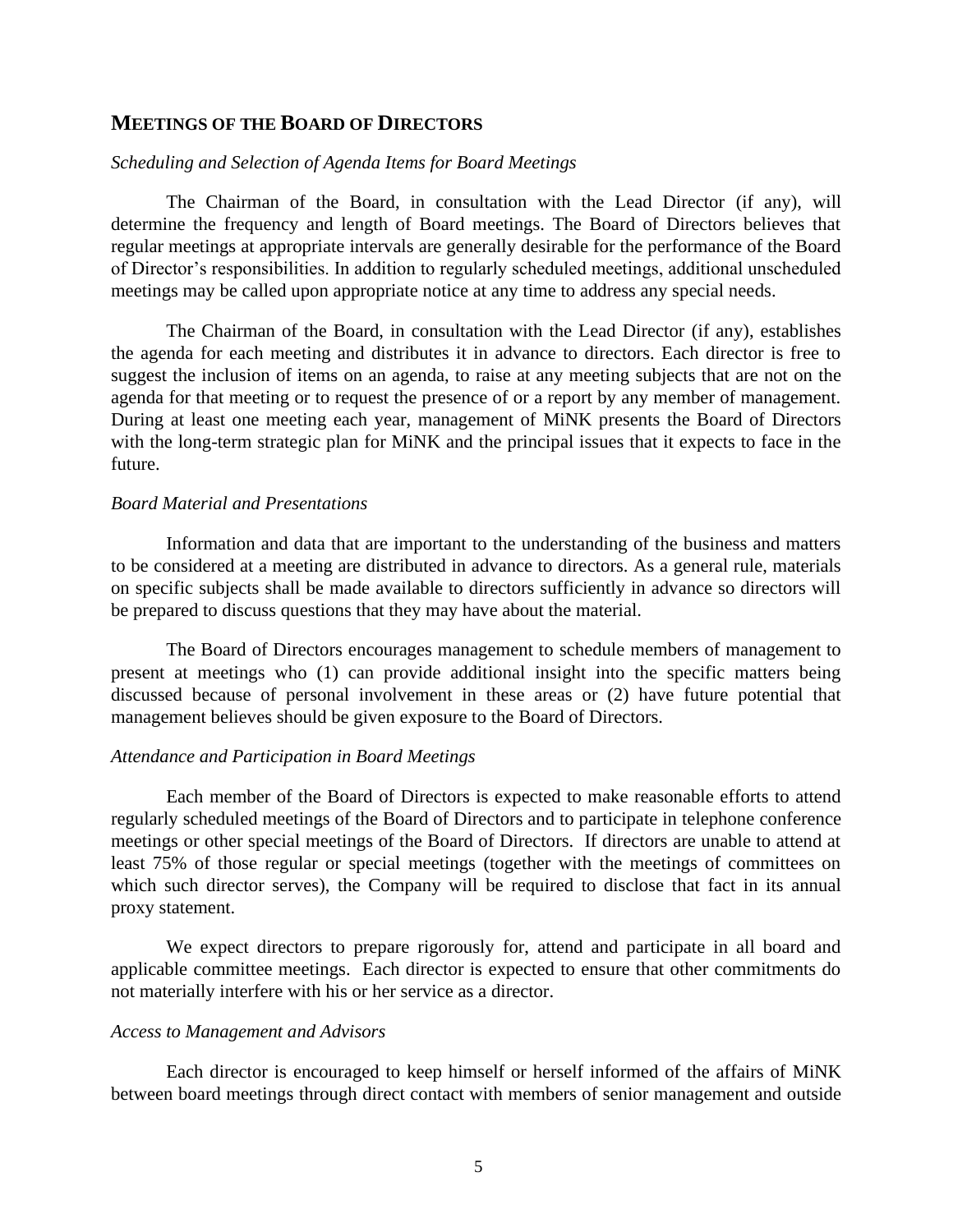advisors, and each director has access to any such member of senior management and outside advisor. It is expected that any such contact will be coordinated through the Chief Executive Officer and that each director will use judgment to assure that such access is not distracting to the business operation of MiNK.

#### *Meetings of the Independent Directors*

It is the policy of the Board of Directors to have a separate meeting session for the independent directors regularly scheduled at least twice a year (and generally after every other regularly scheduled meeting of the full Board of Directors) to review matters concerning the relationship of the Board of Directors with management and such other matters as it deems appropriate. Any independent director may request a meeting of the independent directors at any time. The Lead Director shall preside at all meetings of independent directors at which he or she is present.

# **COMMITTEES OF THE BOARD OF DIRECTORS**

#### *Number of Committees*

Our Board of Directors establishes committees from time to time to facilitate and assist in the execution of its responsibilities. These committees generally address issues that, because of their complexity, technical nature, level of detail, time requirements or because of proper corporate governance principles are suitable for committee oversight.

We currently have three standing committees, which are the Compensation Committee, the Audit and Finance Committee and the Governance Committee. From time to time the Board of Directors may wish to form a new committee or disband or suspend the operations of a current committee, depending upon the circumstances, subject to continued compliance with applicable Nasdaq listing standards, the rules and regulations of the Securities and Exchange Commission and other applicable laws.

## *Assignment and Term of Service of Committee Members*

The Board of Directors is responsible for the appointment of committee members and committee chairs, taking into account the desires of individual members and the recommendations of the Chairman of the Board and the Governance Committee. In making such appointments, the Board of Directors considers the rotation of committee membership and chairs at appropriate intervals, and to the extent practicable, although the Board of Directors does not believe that rotation should be mandated as a policy.

## *Frequency and Length of Committee Meetings and Committee Agenda*

Each committee chair, in consultation with the other committee members, determines the frequency and length of committee meetings and develops the agenda for committee meetings. The agendas and meeting minutes of the committees will be shared with the full Board of Directors and maintained in the records thereof. Any director who is not a member of a